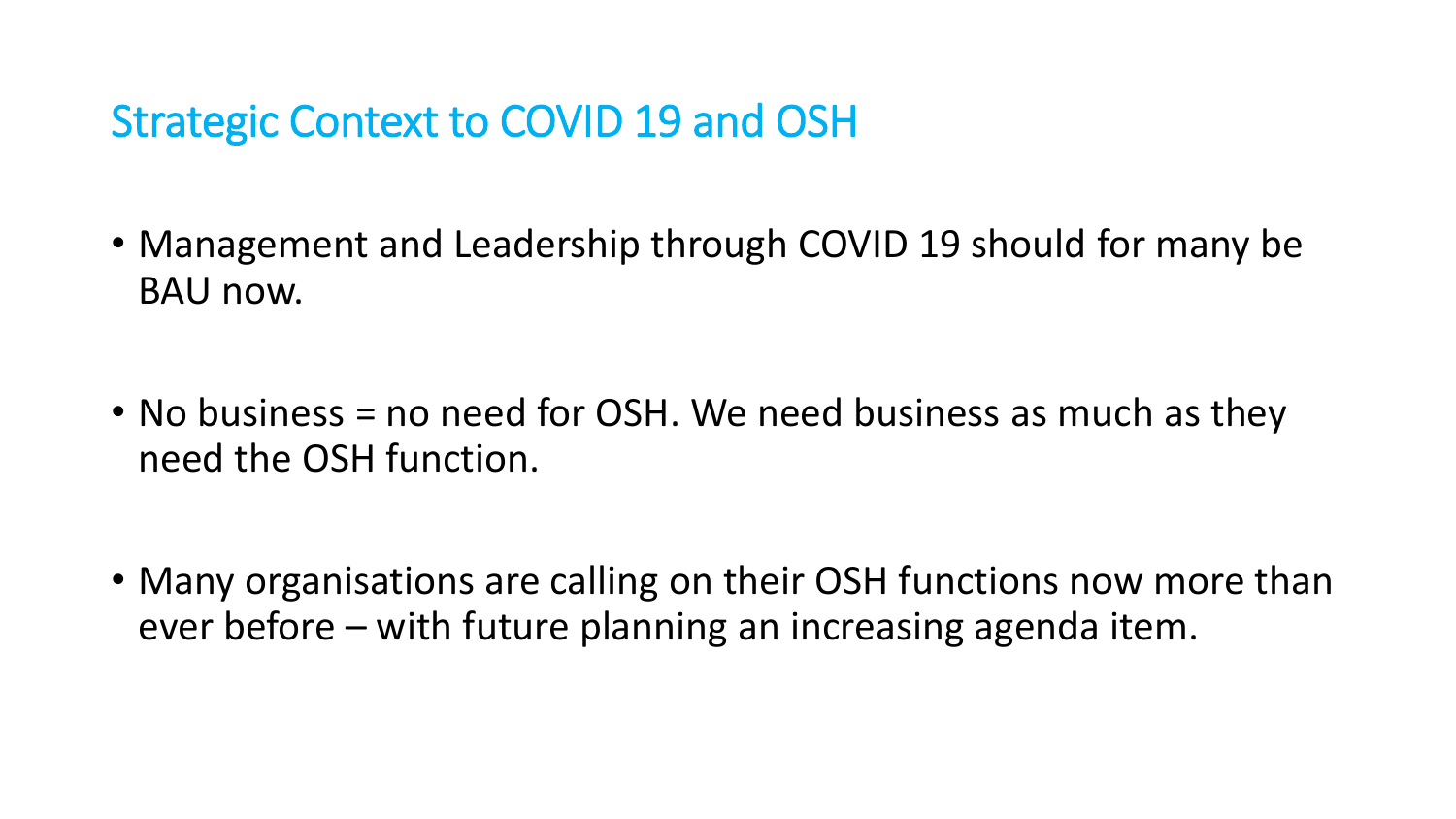## What is wanted by business AND expected of their OSH teams?

- Organisations want to remain open, functional and try to return to as close to BAU as possible. No business, no money. No money, no people.
- Businesses of course want to keep their people as safe as possible both now, but also in the future. Pandemic risk should be included in future strategy planning.
- Leaders expect up to date information on guidance and business implementation ASAP – as well as advice for future strategy.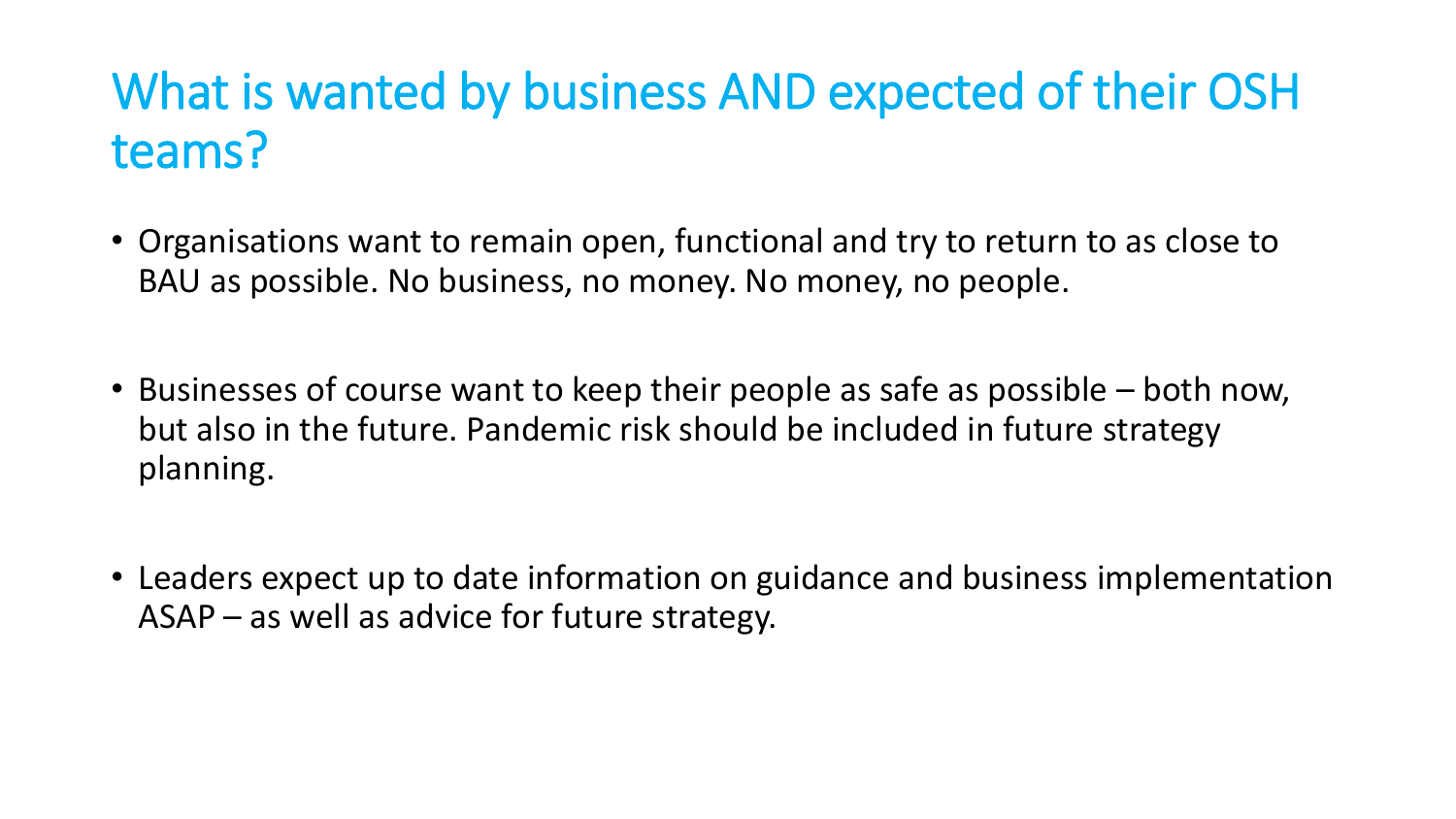## So what skills help….

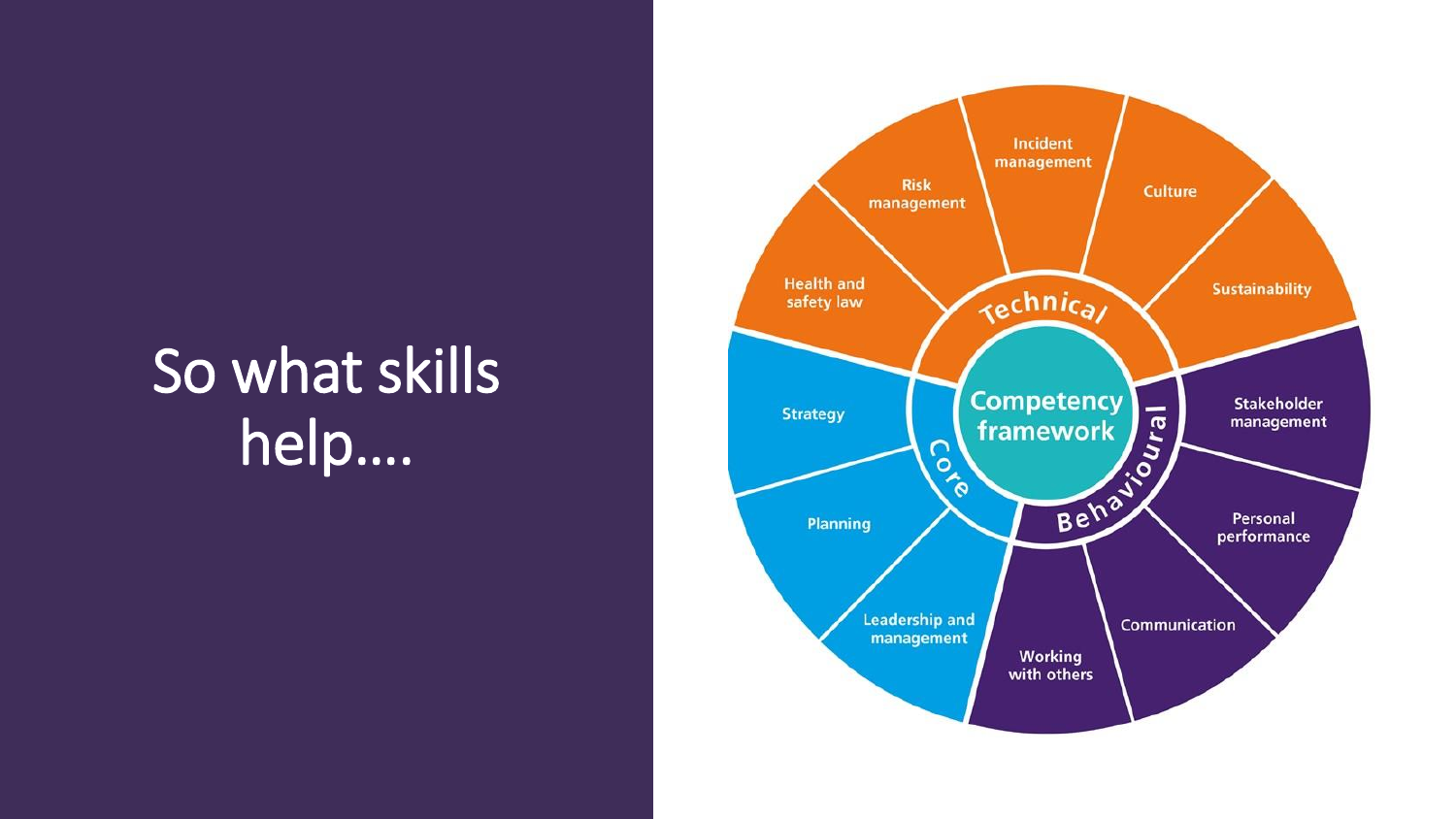**Technical** 

We need little in the way of technical knowledge in dealing with this particular pandemic – although there is a gap in infectious disease/pandemic education in most OSH curricular.

**>>>**

## Professional & Behavioural

Undoubtedly professional skills are key to being a successful OSH professional not just during COVID 19…but in 'normal times'.

The below personal skills will be key to us helping our organisations plan for the future, and recovering from the main COVID phases.

Planning Stakeholder Management Communication Personal Performance Personal Resilience